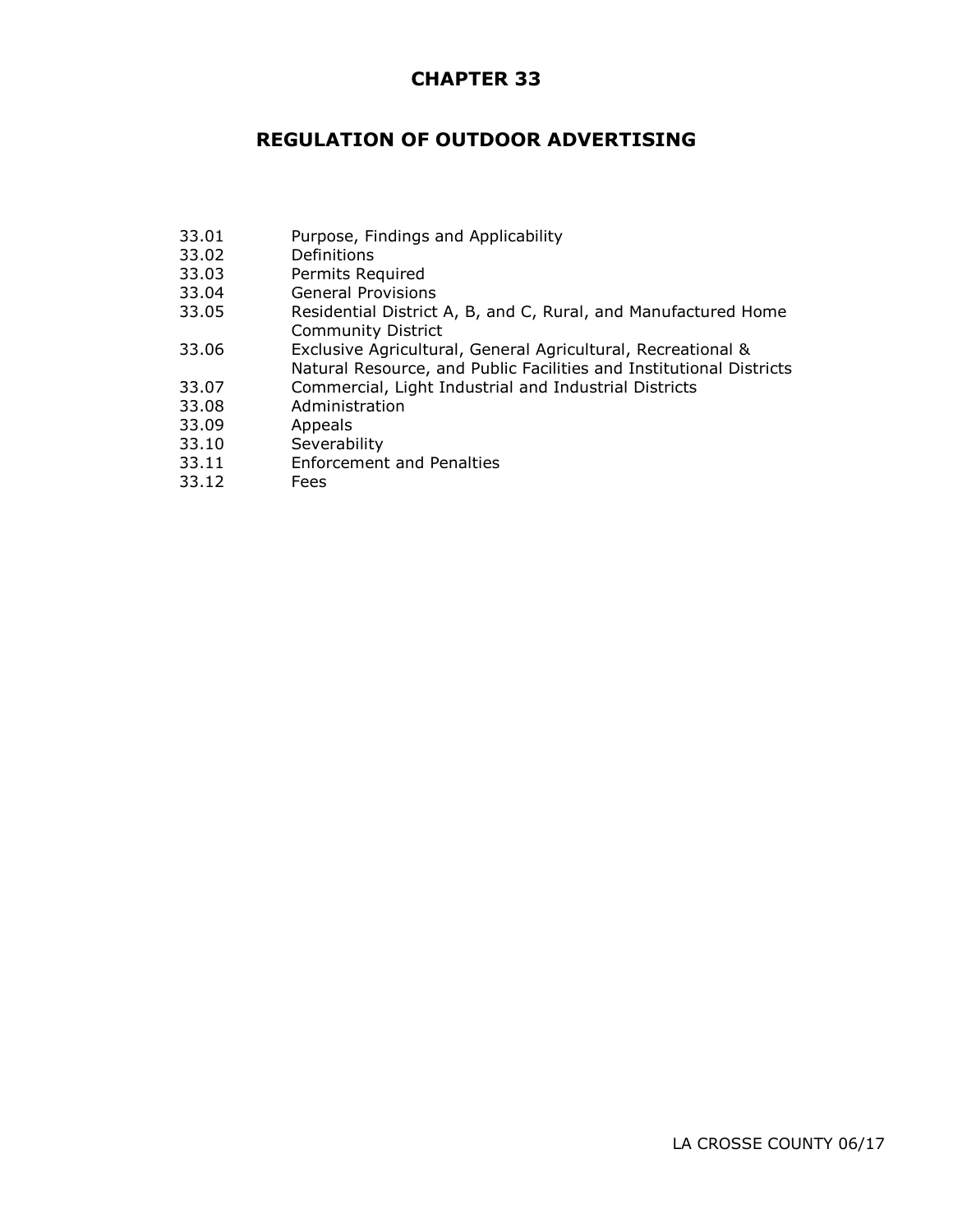- 33.01 Purpose, Findings and Applicability.
	- (1) Purpose. The purpose of this section is to:
		- (a) Establish minimum standards to safeguard life and property and to promote public welfare and community aesthetics by regulating the appearance, construction, location and maintenance of all signs, awnings, canopies and billboards. The provisions herein contained shall be binding upon every owner of a building, every lessee and every person in charge or responsible for or who causes the construction, repair, relocation or alteration of any outdoor sign and other advertising structures in La Crosse County.
		- (b) Further the responsibility of the County of La Crosse as an Eco-Municipality to lead in accordance with the principles of sustainability that meet the needs of the present while minimizing negative impact on future generations.
	- (2) Findings.
		- (a) Signs can create safety hazards that threaten the public health, safety or welfare. Such a safety threat is particularly great for signs that are structurally inadequate, or that may confuse or distract drivers or pedestrians, or that may interfere with official directional or warning signs.
		- (b) Signs can also threaten the public welfare by creating aesthetic concerns and detriments to property values. Such aesthetic concerns and detriments to property values are particularly great when an accumulation of signs results in visual clutter, or when one or more signs spoil vistas or views, or when one or more signs add or increase commercialism in noncommercial areas.
		- (c) With respect to electronic changeable copy, electronic graphic display and video display signs these signs are highly visible from long distances and at very wide viewing angles both day and night and are designed to catch the eye of persons in their vicinity for extended periods of time. If left uncontrolled these electronic signs constitute a serious traffic safety threat. Studies conducted by the Federal Highway Administration (FHWA), Research Review of Potential Effects of Electronic Billboards on Driver Attention and Distraction, Sept. 11, 2001; the University of North Carolina Highway Safety Research Center, Distractions in Everyday Driving, May 2003; the Wisconsin Department of Transportation, Synthesis Report of Electronic Billboards and Highway Safety, June 10, 2003; the Municipal Research and Services Center of Washington, Sign Control Provisions, Jan. 2006; and the Veridan Group, Video Signs in Seattle, Gerald Wachtel, May 2001 reveal that electronics signs are highly distracting to drivers and the driver distraction continues to be a significant underlying cause of traffic accidents.
		- (d) Signs are an invaluable marketing tool for businesses and organizations as well as a vital component of way-finding for residents and visitors alike.
	- (3) Authorization and Applicability. This chapter is created pursuant to s. 59.70(22), Wis. Stats. This chapter shall not apply within cities, villages and towns which have enacted ordinances regulating the same subject matter. The provisions of s.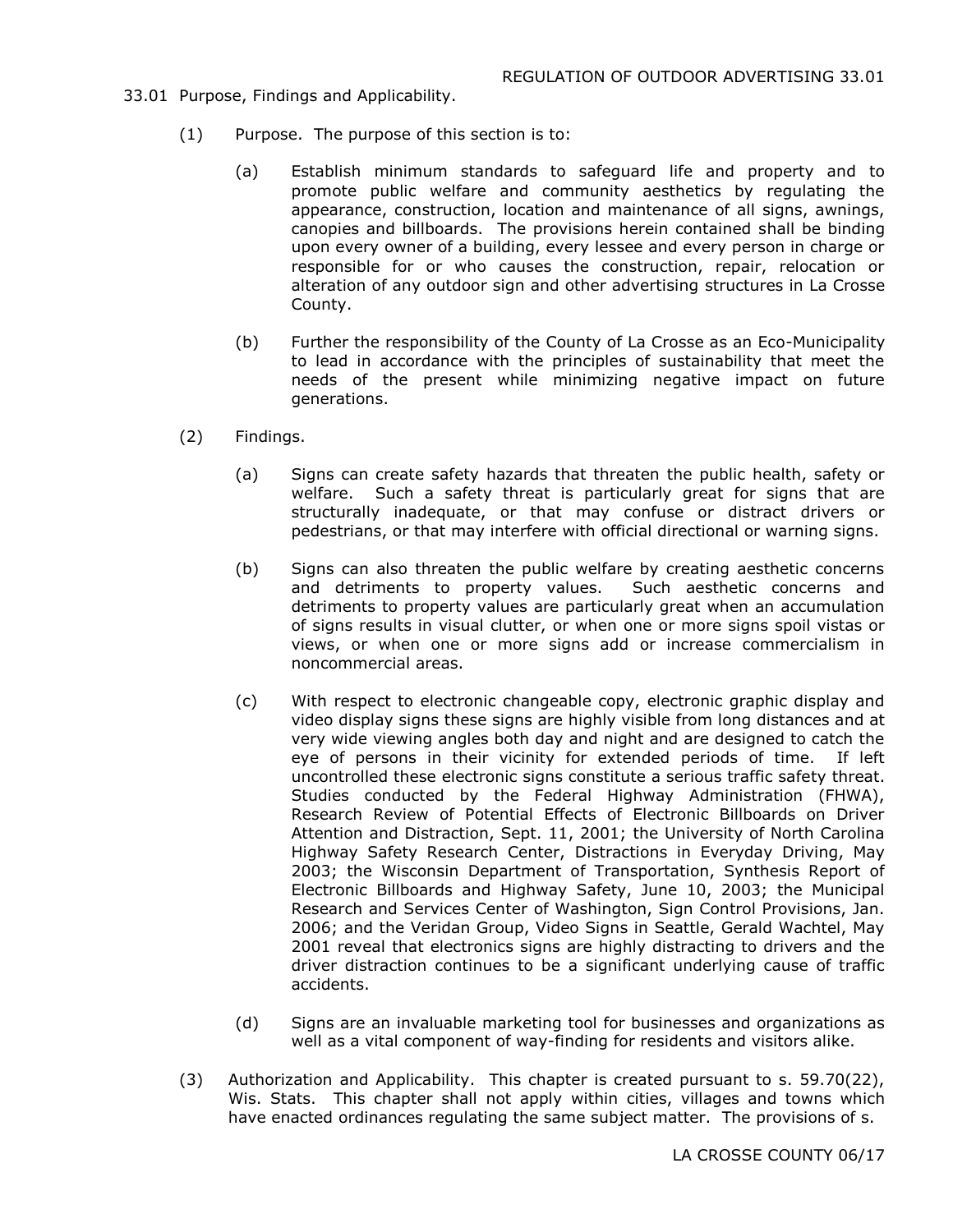84.30, Wis. Stats., and Wisconsin Administrative Code, Trans 201 are adopted and incorporated herein as part of this chapter for regulating signs along and adjacent to any system of interstate, defense, federal primary or federal secondary highways in unincorporated areas of La Crosse County. The regulations in this section shall also apply to the aforementioned highways.

## 33.02 Definitions.

- (1) Administrator. The County Zoning Supervisor, or designee of the County Zoning Supervisor, empowered to enforce the rules and provisions of this chapter.
- (2) Canopy Sign. Any shelter combined with a sign which is attached to or associated with a structure.
- (3) Class 1 Highway. Improved or unimproved Town Roads or other public roads not identified as Class 2 or 3 Highway.
- (4) Class 2 Highway. Improved or unimproved County Roads.
- (5) Class 3 Highway. Improved or unimproved State or Federal Roads, except class 4 highways.
- (6) Class 4 Highway. Controlled access highway, freeway or interstate roads.
- (7) Committee. The committee charged with carrying out the policy-making processes for the La Crosse County Zoning, Planning and Land Information Department as defined in Chapter 1 of this Code.
- (8) Department. The La Crosse County Zoning, Planning and Land Information Department.
- (9) Digital Billboard. An off-premises sign capable of displaying multiple static images controlled by electronic communications.
- (10) Electronic Message Unit. Any on-premise sign capable of displaying words, symbols, figures or images that can be electronically or mechanically changed by remote or automatic means.
- (11) Flag. Official flags of government jurisdiction
- (12) Flashing Sign. Any directly or indirectly illuminated sign on which artificial light is not maintained stationary and constant in intensity and color at all times when in use.
- (13) Frame Effects. Any visual effect on an electronic message unit applied to a single frame to transition from 1 message to the next. Such effects may include but will not be limited to scrolling, fading, dissolving, etc.
- (14) Freestanding Sign. Any ground, monument, pole or other sign which is supported by structures or supports in or upon the ground and independent of support from any building.
- (15) Frontage. That portion of a parcel abutting a highway or other approved access.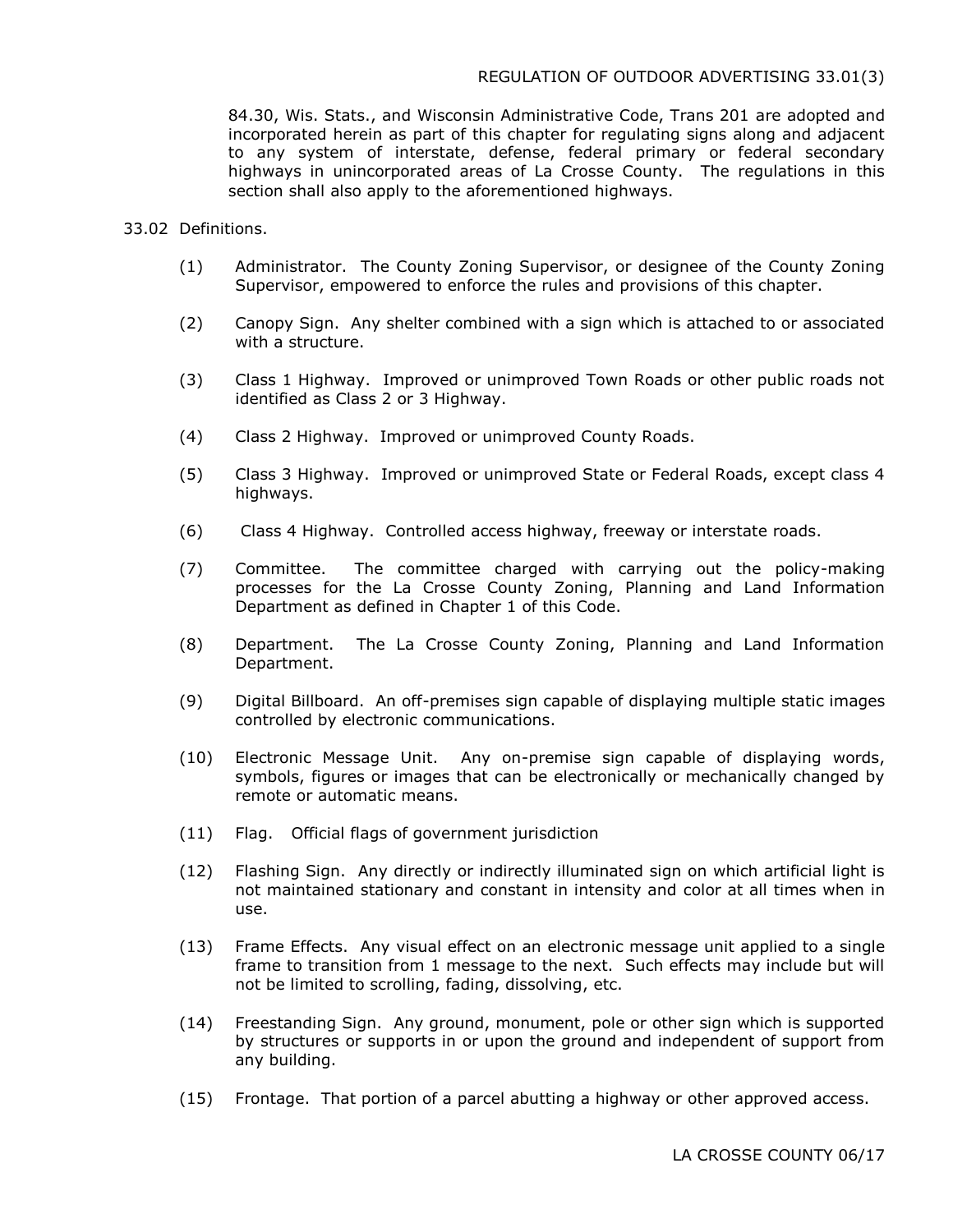- (16) Fronting on a Class 4 Highway. Any parcel which is adjacent to a class 4 highway.
- (17) Illuminated Sign. Any sign that has characters, letters, figures, designs or outlines illuminated by electric lights, luminous tubes, or any other artificial means as part of the sign.
- (18) Interactive Sign. An electronic message unit that is capable of being programmed or manipulated by anyone other than the sign owner or an authorized agent of the sign owner.
- (19) Intersection. The point upon which 2 highway centerlines or a highway centerline and the center of a railway right-of-way converge.
- (20) Lot Lines. The lines bounding a parcel.
- (21) Manual Message Unit. Any sign whose message may be changed by manual process. Manual Message Units typically have slots or grooves with hooks or brackets, or magnets for the individual letters and symbols to be attached to the sign face to create a message.
- (22) Monument Sign. A free standing sign where the base of the sign structure is on the ground, rather than attached to a pole or pylon that is attached to the ground.
- (23) Moving Sign. A sign or any portion of a sign that physically moves, such as rotating or spinning, rocking, going up or down, etc. or that uses lights or other elements to simulate movement including scrolling (up and down), twinkling, fading, bouncing, rotating, pulsing, or in any other manner create the effect of movement.
- (24) Non-Conforming Sign. Any sign which existed prior to the effective date of this chapter and does not conform to the regulations within.
- (25) Off-Premise Sign. Any sign that is not appurtenant to the use of the property, a product sold, or the sale or lease of the property on which it is displayed.
- (26) Off-Premise Static Sign. An off-premise sign that is not capable of displaying multiple static images controlled by electronic communications and not including directional signs.
- (27) Official Sign. Any sign required by a government jurisdiction or by a public or private utility to assist in providing a service to the public.
- (28) On-Premise Sign. Any sign that is appurtenant to the use of the property, a product sold, or the sale or lease of the property on which it is displayed.
- (29) Parcel. One piece of land owned by a single entity which may or may not coincide with a lot of record.
- (30) Projecting Sign. Any sign extending more than 18 inches but less than 4 feet from the face of a wall or building.
- (31) RPA District Line. A line delineating certain zoning districts pursuant to Chapter 17 of the Code of Ordinances, which include any districts zoned Residential A, B, C, Rural, Manufactured Home Community, or other designated residential LA CROSSE COUNTY 06/17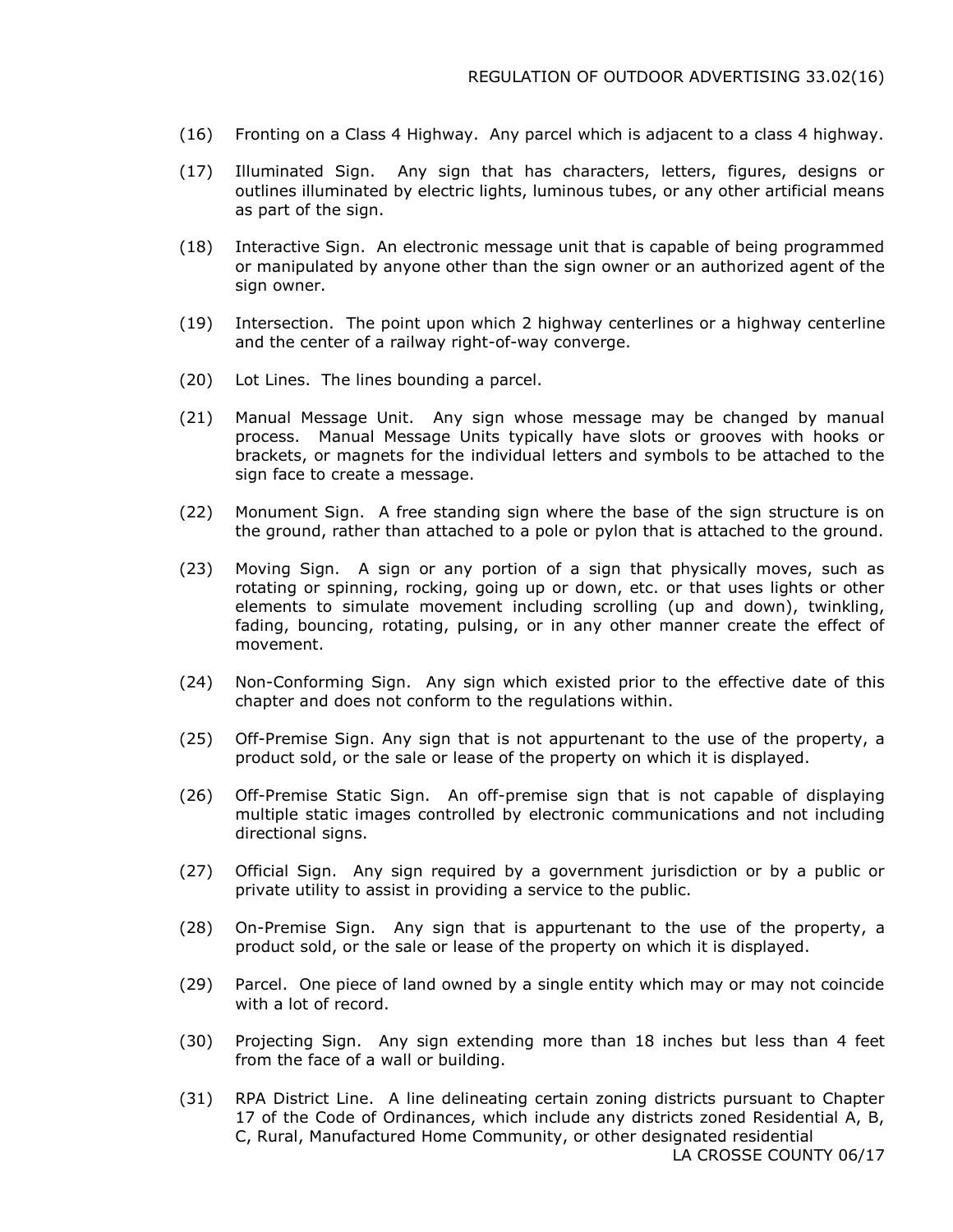districts, Exclusive Agricultural, General Agricultural, or other designated agricultural district, and Public Facilities and Institutional.

- (32) Right-of-Way. Land over which an existing or planned public highway or railroad is intended and the boundary of which is shown on a legal map, plat, survey or plan or described in a recorded document. Where a legal map, plat, survey, plan or other recorded document does not exist and a highway has been constructed, 33 feet on either side of the traveled centerline shall be considered the right-ofway of said highway.
- (33) Roof Sign. Any sign erected upon or over the roof or parapet of any building.
- (34) Sensitive Area. An area defined and delineated as floodway on the "Official Floodplain Zoning Map", adopted and made part of the La Crosse County Floodplain Zoning Ordinance and as approved by the Wisconsin Department of Natural Resources (DNR) and the Federal Emergency Management Agency (FEMA).
- (35) Sign. A sign shall include anything that promotes, calls attention to or invites patronage to a business, location or product.
- (36) Sign, Area Of. The area is the dimension of the face of the sign, but excluding the necessary supports or uprights on which the sign may be placed unless they are designed as part of the sign. If the sign consists of more than 1 side, all areas will be totaled unless stated otherwise
- (37) Sign Tracking Technology. Any electronic or other automatic device used to track or otherwise monitor the behavior, demographics or other features of motor vehicles, drivers, passengers, or other passersby.
- (38) Temporary Portable Sign. Any sign not permanently attached to the ground which is intended to be displayed for no longer than 30 days per year, including real estate signs, construction site signs, banners, commander boards, decorative-type displays, signs which are designed to be easily moved from 1 location to another, or anything similar to the aforementioned.
- (39) Vision Clearance. The area providing unobstructed vision at traffic intersections within which no structures, temporary structures, crops or landscape features shall encroach in order to provide for the safe and efficient flow of traffic [see s. 17.06(4) of the General Code of Ordinances].
- (40) Wall Sign. Any sign attached to, erected on or painted on a wall of a building or structure and projecting 18 inches or less from such wall.
- (41) Window Sign. Any sign located completely within an enclosed building and visible from a public way.
- (42) Wi-Fi Sign. A sign that is capable of communicating with personal portable wireless devices, such as cell phones, electronic navigation devices or portable computers, sending an advertising or other message to those devices.
- 33.03 Permits Required. Except as otherwise specified in this section, no sign shall hereafter be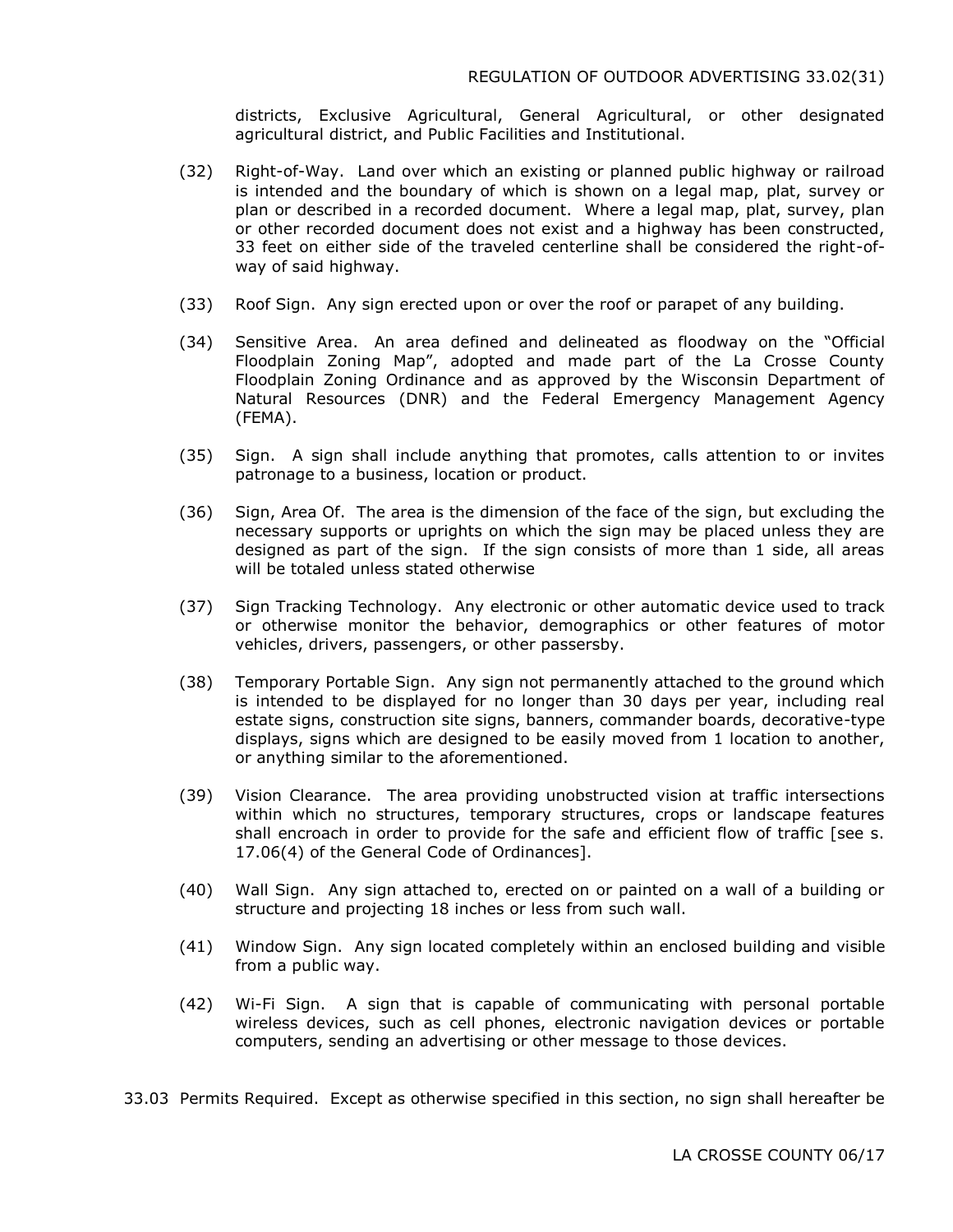located, erected, moved, reconstructed, extended, enlarged, concerted or structurally altered, including converted to electronic message, without the issuance of a sign permit and without being in conformity with the provisions of this chapter. The sign shall also meet all other structural requirements of other applicable state, federal and local rules and ordinances. Signs shall not be erected or altered until a sign permit has been issued by the Department.

33.04 General Provisions.

- (1) Setback and Dimensional Requirements. The following setbacks and heights shall apply to all signs including all features of said signs, unless otherwise stated.
	- (a) For signs 0 to 64 square feet per side, there shall be a 5 foot setback from all lot lines from any feature of the sign.
	- (b) For signs greater than 64 square feet per side, there shall be a 10 foot setback from all lot lines from any feature of the sign.
	- (c) Freestanding sign(s) shall be separated from other structures by a minimum of 10 feet, measured from edge of roof overhang to the closest part of the sign.
	- (d) The maximum height of any on-premises freestanding sign shall be 20 feet above ground level at the site of the sign but in no event shall the maximum height exceed 50 feet above the adjacent road centerline.
	- (e) The maximum height of any sign that fronts on a class 4 highway shall be 50 feet above the average elevation at the site of the sign, or above the elevation of the adjacent road center line, whichever is higher.
	- (f) Sign area or size shall be measured as the entire area within a single continuous perimeter enclosing an individual sign or group of signs, including the writing, representation, emblem or other display, together with any material or color forming an integral part of the background of the display or used to differentiate the sign from the backdrop or structure against which it is placed. An electronic message unit sign cannot exceed the maximum allowable square footage, but can be included within a larger sign of another type if it does not exceed 50% of said sign area. The sign area will not include the base, apron, supports, structural members, framework, poles, roof, embellishments or decorative base when such area meets the other regulations of this ordinance.
	- (g) Distance Between Freestanding Signs. The distance between freestanding signs requiring a sign permit on the same parcel of land shall be a minimum of 200 feet throughout the street frontage, unless the street frontage is under 200 feet, where 1 freestanding sign shall be allowed.
- (2) Number of Signs Allowed. No more than 2 signs of any type that require a permit shall be allowed per street frontage on any parcel.
- (3) Signs on Public Rights-of-Way. Signs shall not be allowed on public rights-of-way, except for official signs.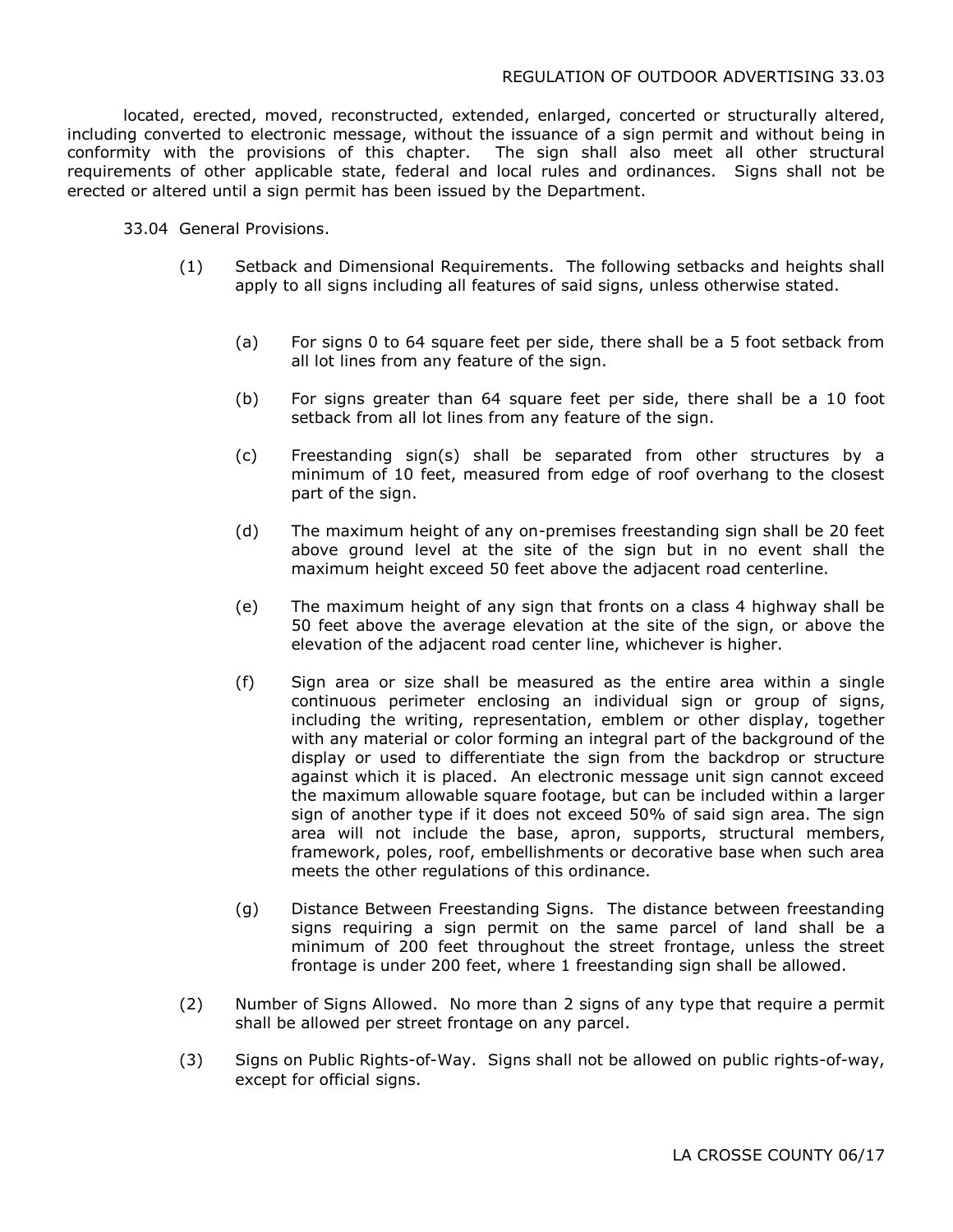- (4) Dangerous and Abandoned Signs. All signs shall be removed by the owner or lessee of the premises upon which the sign is located when a business which it advertises has not been conducted for a period of 6 months or when, in the judgment of the Department, such sign is dilapidated, in disrepair, dangerous, or unsafe. If the owner or lessee fails to remove it, the Department may take appropriate enforcement action following adequate written notice. The owner may appeal the Department's administrative decision pursuant to s. 33.09.
- (5) Prohibited Signs. The following signs are prohibited unless they comply with 33.04(8) of this chapter.
	- (a) Signs facing a Residential District. Any sign greater than 32 square feet per side shall not be allowed within 100 feet of such district boundary for non-illuminated signs and within 300 feet of such district boundary if the sign is an illuminated sign.
	- (b) Traffic Interference. Signs shall not resemble, imitate or approximate railroad or traffic signs, signals or devices by their shape, size, form or color. Signs shall not obstruct or interfere with the effectiveness of railroad or traffic signs, signals or devices or the safe flow of traffic. No sign shall be erected, relocated or maintained so as to prevent free ingress to or egress from any door, window or fire escape.
	- (c) Moving or Flashing Signs.
	- (d) Temporary Portable Manual Message Units, whether mounted on a trailer or on legs.
	- (e) Signs that cast light onto any public right-of-way or on adjoining properties such that the effect creates a safety hazard or a private nuisance.
	- (f) No sign shall be placed within the Vision Clearance except for official traffic control and highway signs.
	- (g) Roof Signs
- (6) Construction and Maintenance Regulations.
	- (a) All signs shall be properly secured, supported and braced and shall be kept in reasonable structural condition and shall be kept clean and well painted at all times. Required landscaping shall be weed-free and appropriately trimmed or clipped. Signs shall be constructed and maintained in a safe structural manner in accordance with the National Building Code, the National Electrical Code, the Wisconsin Administrative Code and Wisconsin State Statutes.
	- (b) Normal maintenance and repair includes preparing surfaces for painting repair or replacement of fasteners such as nails, screws or bolts, replacement of lighting components and associated fixtures, fastening broken pieces of a sign back together with glues or fasteners or in general bringing an existing sign back up to its original condition. Normal maintenance does not include the use of different materials for any replacement or addition of any structural elements such as posts, poles, braces or guy wires, frames, crossbeams, or sign faces.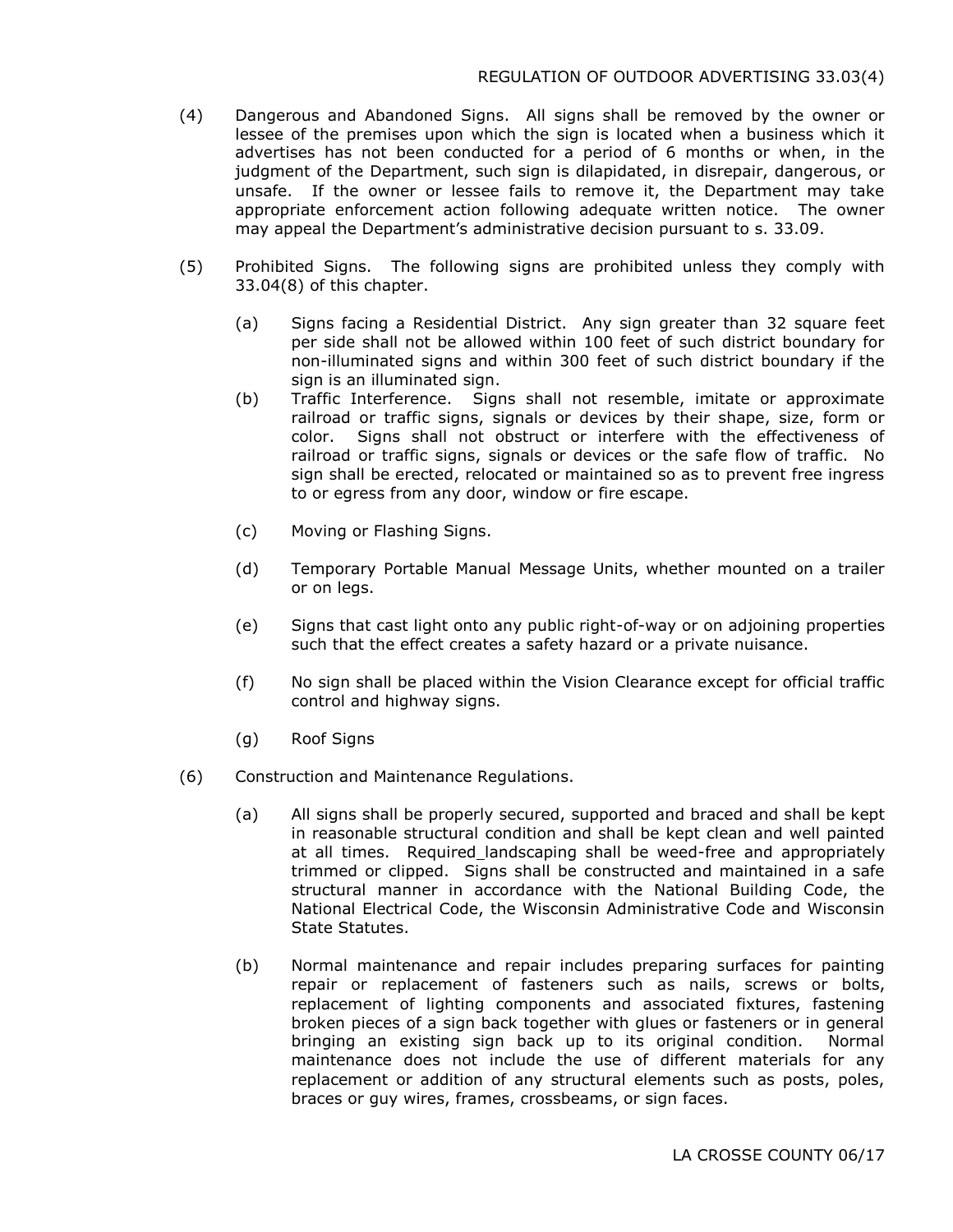- (7) Legal Non-Conforming Signs.
	- (a) Any existing sign on the effective date of this chapter which does not conform with the provisions of this chapter is considered a legal nonconforming sign, provided that it meets the following requirements:
		- 1. The sign was allowed by a sign permit prior to the effective date of this chapter.
		- 2. If no sign permit was required under the applicable law for the sign in question and the sign was in compliance with the applicable county ordinances, state and federal laws on the effective date of this chapter.
	- (b) Nothing in this chapter shall relieve the owner or user of a legal non conforming sign or the owner of the property on which the sign is located from the provisions of this chapter regarding safety, maintenance and repair of signs.
	- (c) All legal non-conforming signs shall be kept clean and well painted at all times and normal maintenance and repair is permitted, however it must remain substantially the same as it was on the effective date of this ordinance and it shall not be moved, enlarged, raised, improved, or altered.
	- (d) Legal non-conforming signs are permitted normal maintenance and repair of the sign, including a change of advertising message. A change of advertising message shall not include the replacement of the existing sign face with any new materials or structures, such as the replacement with a vinyl face, or an Electronic Message Unit.
	- (e) Loss of legal non-conforming status. A sign will lose legal nonconforming status if 1 or more of the following occurs:
		- 1. If said sign is damaged or structurally altered, except for normal maintenance and repair, the sign shall be reconstructed and used as before the damage or alteration, if it is reconstructed within 3 months after such damage or alteration, provided that the cost to reconstruct the sign is 50% or less of its fair market value per event; if the sign fails to conform to the County requirements regarding maintenance and repair, abandonment or dangerously defective signs.
		- 2. The sign is relocated so as to comply with all appropriate regulations.
	- (f) On the date of occurrence of any of the above, the sign shall be immediately brought into compliance with this chapter and a sign permit shall be issued or the sign shall be removed.
	- (g) All signs that are exterior illuminated require shielded light fixtures that will direct light at the sign, so as not to cast light onto any public right-of-way or on adjoining properties.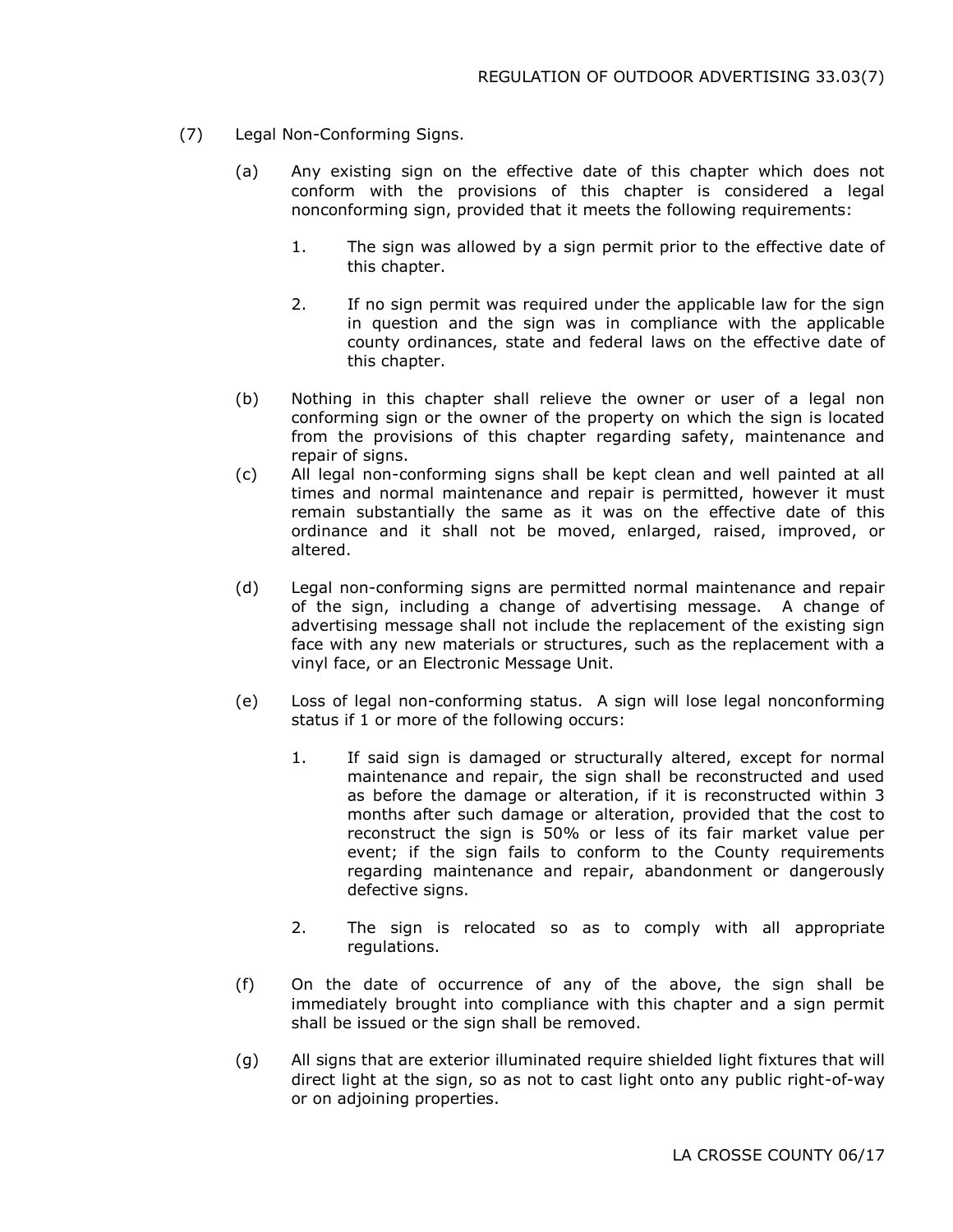- (9) Illuminated Signs and Electronic Message Units.
	- (a) All illuminated signs or electronic message units shall be required to obtain a permit.
	- (b) On-premise electronic message units shall be allowed subject to the following:
		- 1. Number of electronic message units per site. One electronic message units is allowed per site street frontage. Two sides of such sign are considered 1 electronic message unit. This unit shall count as one of the total number of signs allowed per parcel as referenced in s. 33.04(2).
		- 2. On premises fronting class 4 highways, the electronic portion of the sign fronting class 4 highways shall not exceed 100 square feet per side and a total of 200 square feet on both sides.
		- 3. May not be located within 300 feet of a Residential or Public District Line.
		- 4. Distance Between Electronic Message Unit Signs. The distance between electronic message signs requiring a Sign Permit shall be a minimum of 200 feet throughout the street frontage, unless the street frontage is under 200 feet, where 1 electronic message unit sign shall be allowed.
		- 5. Types of messages permitted. On-premise illuminated and electronic message units may be used only to advertise activities conducted on the premises or to present public service information; no off-premises advertising is allowed.
		- 6. Hours of operations. The electronic message unit shall only be illuminated between the hours of 6:00 am to 12:00 midnight, except during the hours of operation of the business or entity if the hours of operation exceed such times.
		- 7. Length of Messages. Each message change shall be accomplished in 1 second or less, and each message shall remain in a fixed position for a minimum of 8 seconds. Only frame effects of fading and dissolving shall be allowed.
	- (c) Design standards.
		- 1. An illuminated sign or electronic message unit design plan shall be submitted as part of the permit application. The illuminated sign or electronic message unit design must be architecturally compatible with the building design, utilizing similar materials and established style as found in the principal structure.
		- 2. A landscape plan shall be submitted as part of the permit application for all freestanding signs. The landscaping shall address the area within 6 feet of the sign, utilizing plantings that are complimentary to the sign base, appearance, and location of the sign.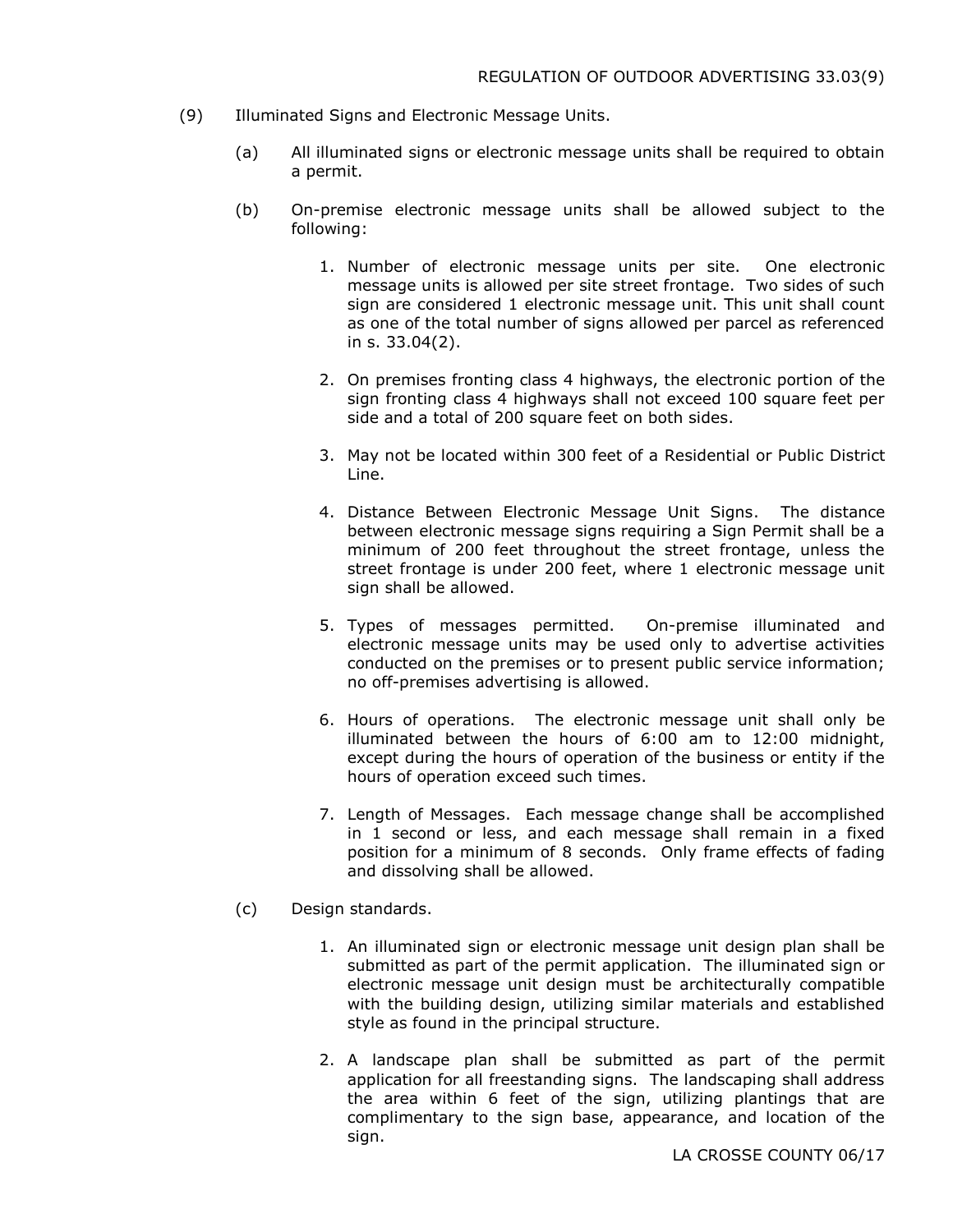- 3. No electronic message unit shall be illuminated to a degree of brightness greater than necessary for adequate visibility or a maximum of 500 nits (candelas per square meter) between dusk and dawn, 5,000 nits during daylight hours, or the minimum standards set by the Federal Highway Administration, whichever is more restrictive. All electronic message units shall come equipped with automatic dimming technology that automatically adjusts the sign's brightness in direct correlation with ambient light conditions. Signs found to be too bright will be adjusted to meet these standards after notification by the County.
- 4. Prior to issuance of a permit the applicant shall submit a signed letter from the manufacturer certifying that the sign has the ability to be programmed to comply with the above requirements to the satisfaction of the Department.
- (d) Compliance with ordinance upon ordinance adoption.
	- 1. All electronic message units that are in operation on the date of the adoption of this ordinance that are capable of being re-programmed by an owner or other operator shall comply with the programming and lighting standards of this ordinance within 90 days.
	- 2. Requirement of periodic review. Rapidly evolving sign technology will necessitate periodic review of this ordinance, and shall be undertaken by the County Department on a schedule to be established from time to time. New technology that can be adapted to minimize harmful effects of illuminated signs may be required and otherwise regulated during the life of the sign.
	- 3. The County shall as part of the permit process provide the sign holder with a current copy of existing state, federal and county ordinances regarding electronic signs including current regulations pertaining to degree of illumination, and also definitions and restrictions on flashing lights, moving lights, traveling lights, etc.
- 33.05 Residential District A, B, and C, Rural, and Manufactured Home Community District.
	- (1) Signs Not Requiring a Sign Permit. The following signs shall not require a sign permit, provided that they are on-premises signs or directional signs, and shall comply with the regulations of this chapter.
		- (a) Signs not exceeding 8 square feet.
		- (b) Flags
		- (c) Official signs.
		- (d) Temporary portable signs shall not exceed 8 square feet and shall not be Electronic or Manual Message Units.
	- (2) Signs Requiring a Sign Permit. The following signs shall be allowed after issuance of a sign permit by the Department and shall comply with the regulations of this chapter.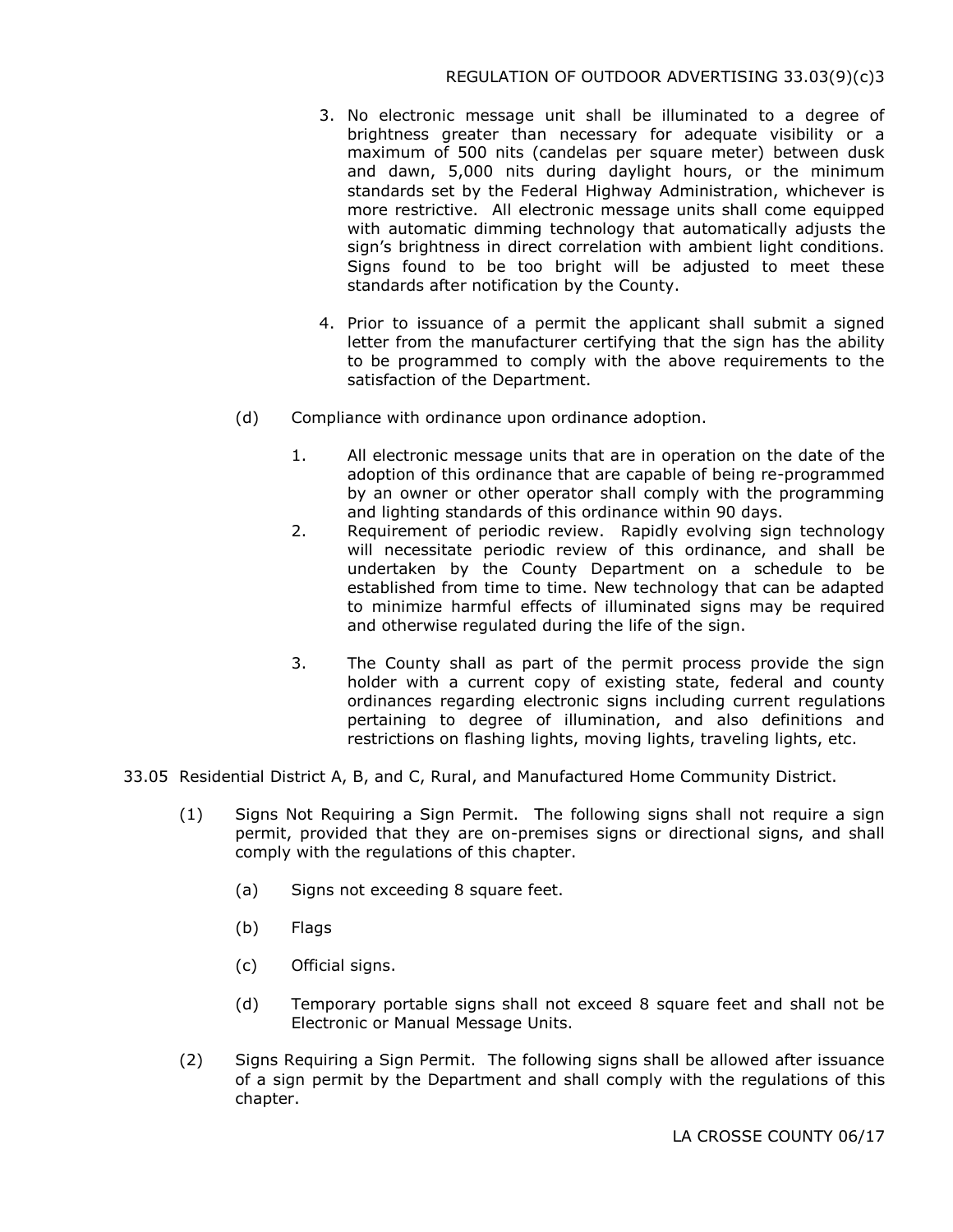- (a) Signs greater than 8 square feet but not to exceed 16 square feet.
- (b) Temporary portable signs greater than 8 square feet but not to exceed 16 square feet. Such signs shall not be Electronic or Manual Message Units.

33.06 Exclusive Agricultural, General Agricultural, Recreational & Natural Resource, and Public Facilities and Institutional Districts.

- (1) Signs Not Requiring a Sign Permit. The following signs shall not require a sign permit, provided that they are on-premises signs or directional signs, and shall comply with the regulations of this chapter.
	- (a) Signs not exceeding 16 square feet.
	- (b) Flags.
	- (c) Official signs.
	- (d) Temporary portable signs less than 16 square feet. Such sign shall not be Electronic or Manual Message Units.
- (2) Signs Requiring a Sign Permit. The following signs shall be allowed after issuance of a sign permit by the Department and shall comply with the regulations of this chapter.
	- (a) Signs greater than 16 square feet but not to exceed 32 square feet.
	- (b) On-Premise Electronic Message Unit Signs adjacent to a class 1 or class 2 highway shall not exceed 16 square feet, or adjacent to a class 3 highway shall not exceed 32 square feet.
- 33.07 Commercial, Light Industrial and Industrial Districts.
	- (1) Signs Not Requiring a Sign Permit. The following signs shall not require a sign permit, provided that they are on-premises signs, directional signs, and shall comply with the regulations of this chapter.
		- (a) Signs not exceeding 16 square feet.
		- (b) Flags.
		- (c) Official signs.

(d) Window signs shall be placed only on the inside of commercial buildings and shall not exceed 75% of the glass area of the pane upon which the sign is displayed.

(e) Temporary portable signs not exceeding 32 square feet. Such sign shall not be Electronic or Manual Message Units.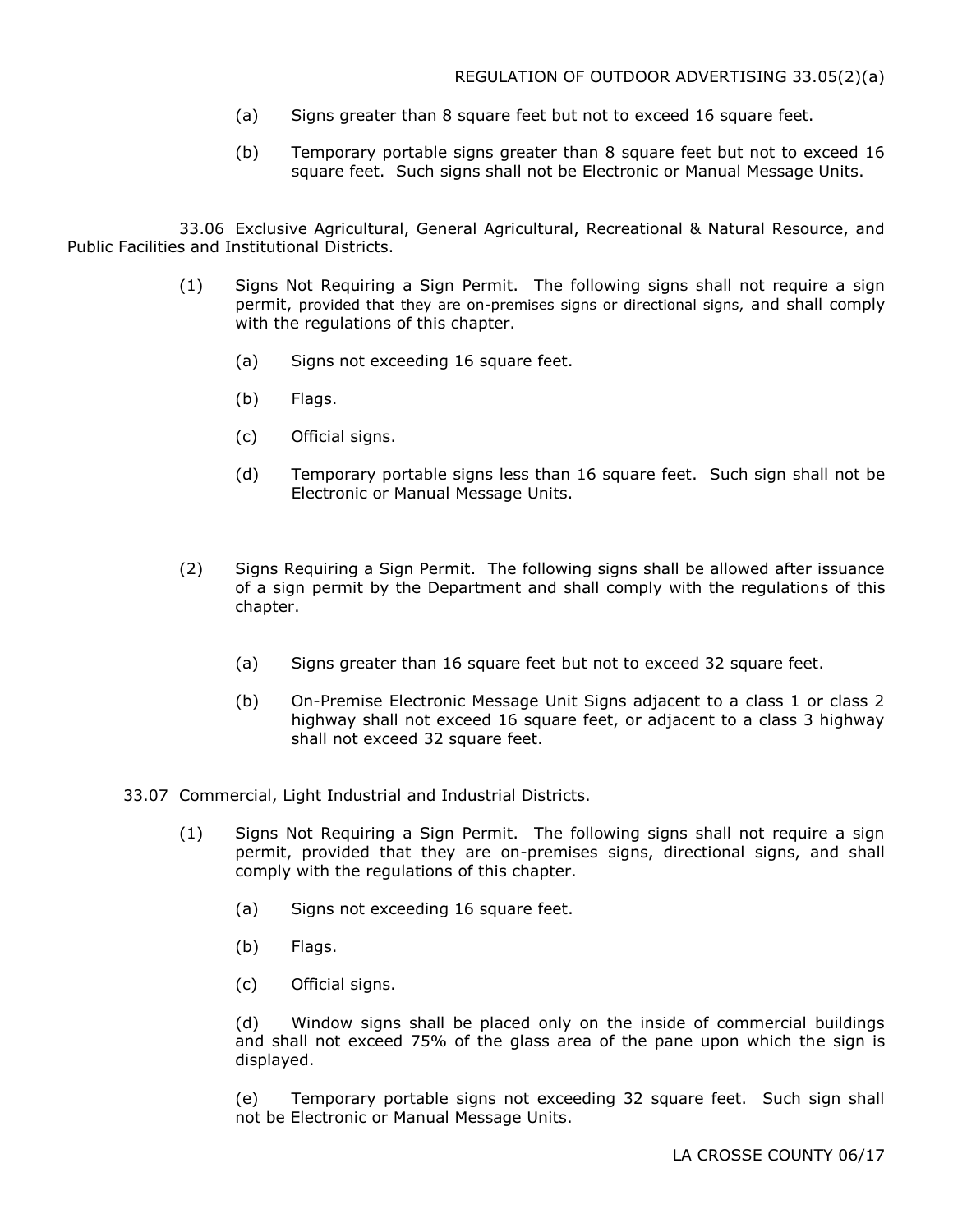- (2) Signs Requiring a Sign Permit. The following signs shall be allowed after issuance of a sign permit by the Department and shall comply with the regulations of this chapter.
	- (a) Signs greater than 16 square feet.
	- (b) On Premise Freestanding signs shall not exceed 20 feet in height above the centerline street grade from which access to the parcel is obtained. Freestanding signs shall not exceed 200 square feet on 1 side or 400 square feet on all sides for any 1 parcel.
	- (c) Projecting signs fastened to, suspended from or supported by structures shall not exceed 100 square feet in area for any 1 parcel, shall not exceed a height of 20 feet above the centerline street grade, shall not be more than 20 feet and not be less than 15 feet above a driveway. If the sign is only above a sidewalk, it shall not be more than 15 feet and not less than 10 feet from the ground. Projecting signs shall not extend above the roof line.
	- (d) Wall signs placed against the exterior walls of buildings shall not exceed 200 square feet in area or 40% of the wall surface, whichever is less, per wall for any 1 parcel, shall not exceed the height of the wall for which it is displayed and shall not extend above the roof line.
	- (e) Canopy signs shall not exceed 100 square feet per street frontage or 20% of the fascia of the canopy, whichever is greater.
	- (f) Manual Message Units shall not exceed 64 square feet and 20 feet in height.
	- (g) On-Premise Electronic Message Unit Signs adjacent to a class 1 or class 2 highway shall not exceed 24 square feet, or adjacent to a class 3 highway shall not exceed 40 square feet.
	- (h) Off-premise static signs, subject to the following:
		- 1. Shall be a minimum of 300 feet for non-illuminated signs and 900 feet for illuminated signs from a zoned RPA District line and from sensitive areas.
		- 2. Shall be a minimum of 300 feet from an intersection.
		- 3. Any off-premise static sign constructed after the effective date of this chapter shall be a minimum of 600 feet from another offpremise sign.
		- 4. Shall be erected in a freestanding design. No back bracing or guy wires are allowed.
		- 5. Shall meet all federal, state and local requirements prior to issuance of permit.
		- 6. Shall not exceed 300 square feet per side of the sign structure, except shall not exceed 672 square feet per side of the sign structure along class 4 highways.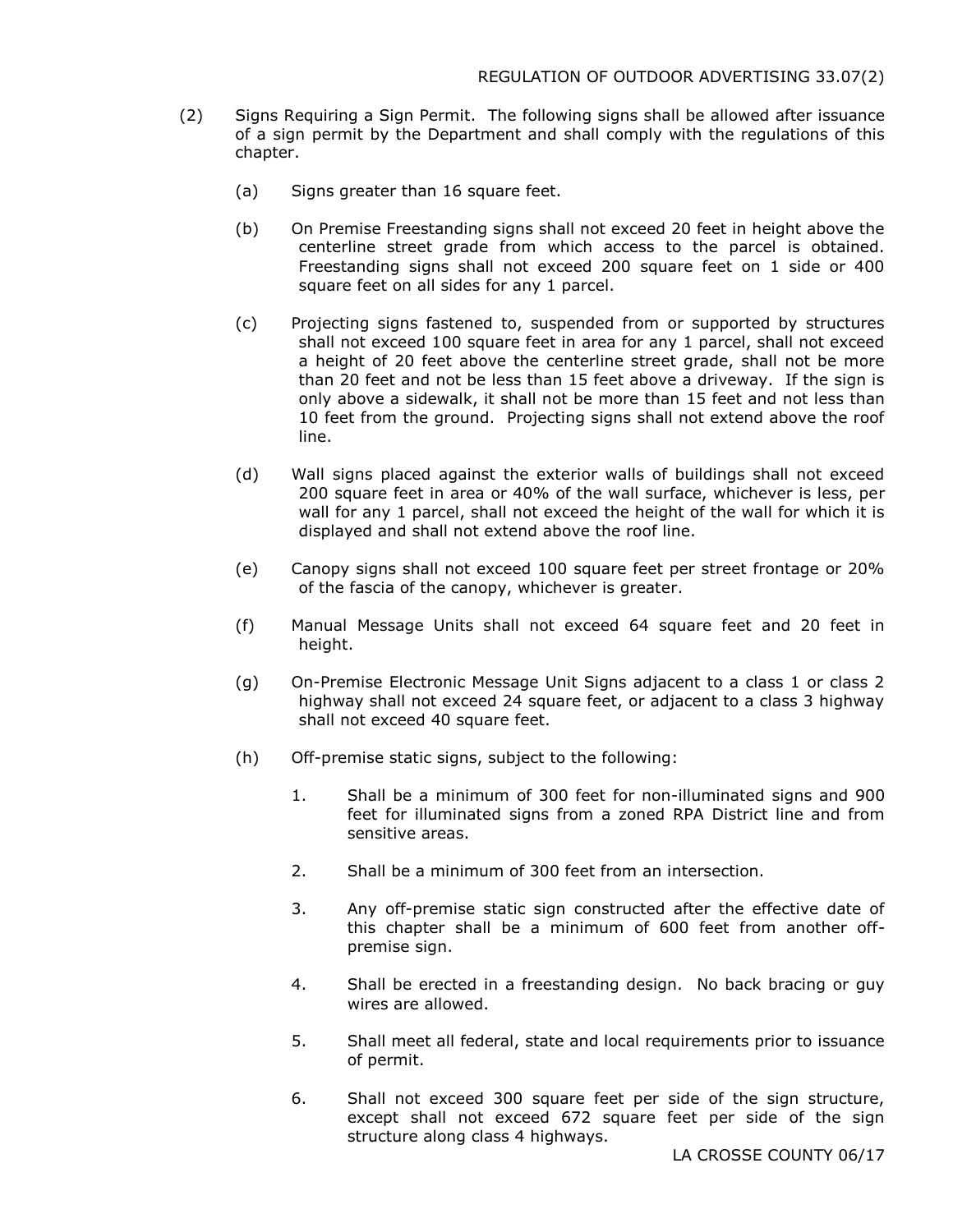- 7. Shall not exceed the height of 30 feet above ground level at the site of the sign, except the maximum height shall be 50 feet above ground level at the sign site if located along class 4 highways, but in no event shall the maximum height exceed 50 feet above the adjacent road centerline.
- (i) Off-premise Digital Billboard Signs shall be allowed subject to the following:
	- 1. Only off-premises signs existing as of the date of passage of this ordinance may be converted to digital billboards so long as such signs comply with all applicable provisions of this Chapter and subject to the following:
		- a. Before a sign permit for any conversion of an existing off premises sign to a digital billboard is granted, a public hearing shall be held before the Planning, Resources and Development Committee subject to the following:
			- i. Notice of the hearing shall be provided to all County Board Supervisors, the media, the town where the sign is located, and property owners within 1,000 feet of the sign.
			- ii. Prior to the hearing, the applicant for the permit shall complete a site specific review, which will include a traffic safety study and the impact of the conversion on the environment, including neighborhoods, planned future development in the area and existing conditions.
			- iii. The Committee shall only have authority to determine if a permit should be denied even if the applicant meets all of the requirements for a digital billboard pursuant to this ordinance. The Committee shall consider the factors addressed in the site specific review and any other factors deemed relevant by the Committee to the public health, safety and welfare of the County.
	- 2. Digital billboards shall display static images for a period of at least 7.5 seconds before instantaneously transitioning to another static image.
	- 3. Animation, frame effects, flashing and the appearance of movement whatsoever, interactive signs, video display signs, sign tracking technology, Wi-Fi signs and signs that emit any visible matter other than light shall be explicitly prohibited.
	- 4. All digital billboards shall come equipped with automatic dimming technology which automatically adjusts the sign's brightness in direct correlation with natural ambient light conditions.
	- 5. No digital billboard shall exceed a brightness level of 5,000 nits (candelas per square meter) during daylight hours and 500 nits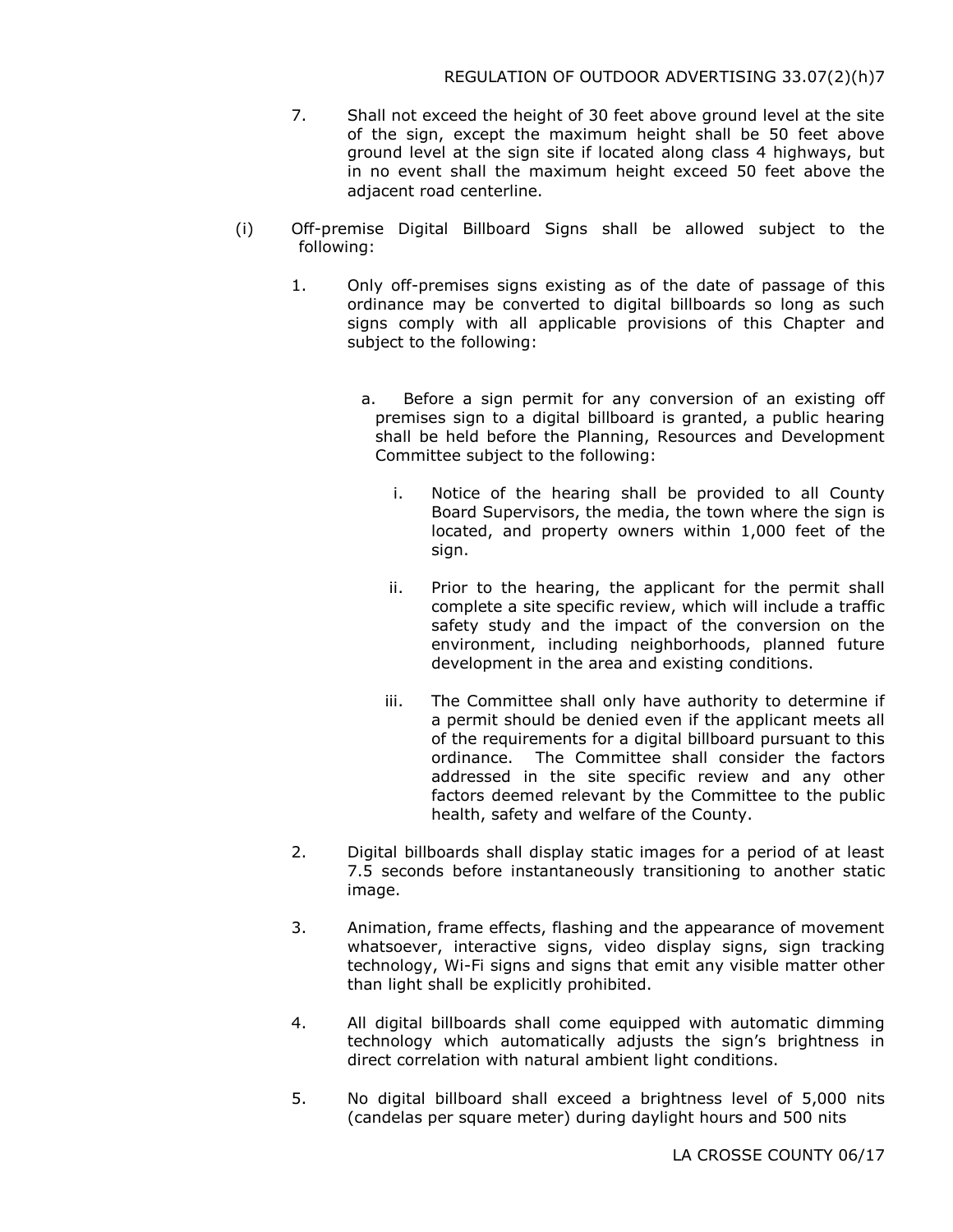between dusk and dawn, or the minimum standards set by the Federal Highway Administration, whichever is more restrictive. Signs found to exceed these standards shall be adjusted to meet these standards after notification by the County.

- 6. Prior to issuance of a permit the applicant shall submit a signed letter from the manufacturer certifying that the billboard has the ability to be programmed to comply with the above requirements to the satisfaction of the Department, subsections (2.) through (5.) above.
- 7. A digital billboard shall be only located on a Federal-aid primary highway system (FAP) with traffic counts greater than 20,000 vehicles per day.
- 8. Shall be located a minimum of 1,320 feet from a zoned Residential and Public Facilities and Institutional District Line or sensitive area adjacent to a class 4 highway and 1500 feet from an RPA District Line and sensitive area adjacent to all other highways.
- 9. A digital billboard shall be separated from another digital billboard by a minimum distance of 2,500 feet.
- 10. Shall not exceed the height of 30 feet above ground level at the site of the sign, except the maximum height shall be 50 feet above ground level at the sign site if located along class 4 highways, but in no event shall the maximum height exceed 50 feet above the adjacent road centerline.
- 11. Each conversion shall require the applicant to take down or eliminate the equivalent of 2 square feet of off-premise static signs for every 1 square foot of area converted to a digital billboard.

33.08 Administration. This chapter shall be enforced by the Administrator. The Administrator shall have the following duties in connection with the enforcement of this chapter:

- (1) Keep records of all violations to the terms of this chapter and report such violations to the respective sign owner for resolution.
- (2) Issue citations for forfeitures for violations of this chapter when necessary.
- (3) Post stop work orders for any activity that has commenced prior to the issuance of a required permit.
- (4) Issue Permits. The Administrator shall issue a permit, where required, prior to the construction or erection of any new sign and any alteration or addition to any existing sign.
	- (a) If the Administrator finds that the permit application will not be in violation of this or any other ordinance, the Administrator shall issue a permit. The Administrator shall retain 1 copy of the permit and any pertinent application materials and return any other documents and an approved permit to the applicant.